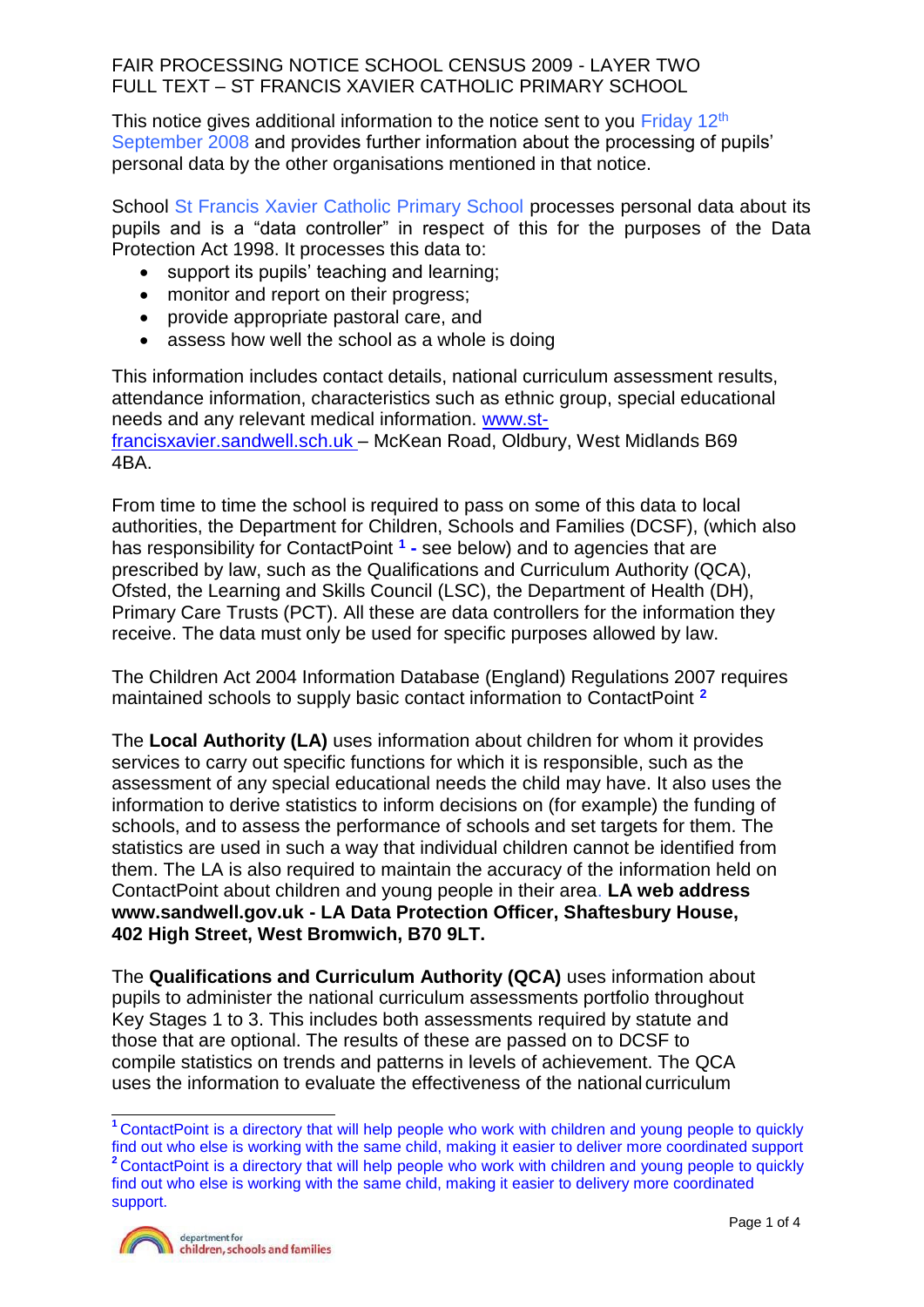and the associated assessment arrangements, and to ensure that these are continually improved.<br>www.gca.org.uk

### **Data Protection Officer, QCA, 83 Piccadilly, LONDON, W1J 8QA;**

**Ofsted** uses information about the progress and performance of pupils to help inspectors evaluate the work of schools, to assist schools in their self-evaluation, and as part of Ofsted's assessment of the effectiveness of education initiatives and policy. Ofsted also uses information about the views of children and young people, to inform children's services inspections in local authority areas. Inspection reports do not identify individual pupils.<br>www.ofsted.gov.uk Data F

### **Data Protection Officer, Alexandra House, 33 Kingsway, London WC2B 6SE;**

The **Learning and Skills Council (LSC)** uses information about pupils for statistical purposes, to evaluate and develop education policy and monitor the performance of the education service as a whole . The statistics (including those based on information provided by the QCA) are used in such a way that individual pupils cannot be identified from them. On occasion information may be shared with other Government departments or agencies strictly for statistical or research purposes only. The LSC or its partners may wish to contact learners from time to time about courses, or learning opportunities relevant to them.

### **[www.lsc.gov.uk](http://www.lsc.gov.uk/) Data Protection Officer ,Cheylesmore House, Quinton Road, Coventry, Warwickshire CV1 2WT**

**Primary Care Trusts (PCT)** use information about pupils for research and statistical purposes, to monitor the performance of local health services and to evaluate and develop them. The statistics are used in such a way that individual pupils cannot be identified from them. Information on the height and weight of individual pupils may however be provided to the child and its parents and this will require the PCTs to maintain details of pupils' names for this purpose for a period designated by the Department of Health following the weighing and measuring process. PCTs may also provide individual schools and LAs with aggregate information on pupils' height and weight.

# **<http://www.nhs.uk/England/AuthoritiesTrusts/Pct/Default.aspx>**

**<sup>3</sup> Mrs Jenni Downes at St Francis Xavier Catholic Primary School (schools Data Protection Officer) –**

**LA web address [www.sandwell.gov.uk](http://www.sandwell.gov.uk/) - LA Data Protection Officer at Shaftesbury House, 402 High Street, West Bromwich, B70 9LT**

The **Department of Health (DH)** uses aggregate information (at school year group level) about pupils' height and weight for research and statistical purposes, to inform, influence and improve health policy and to monitor the performance of the health service as a whole. The DH will base performance management discussions with Strategic Health Authorities on aggregate information about pupils attending schools in the PCT areas to help focus local resources and deliver the Public Service Agreement target to halt the year on year rise in obesity among children under 11 by 2010, in the context of a broader strategy to tackle obesity in the population as a

**<sup>3</sup>**School to provide address for the Data Protection Officer

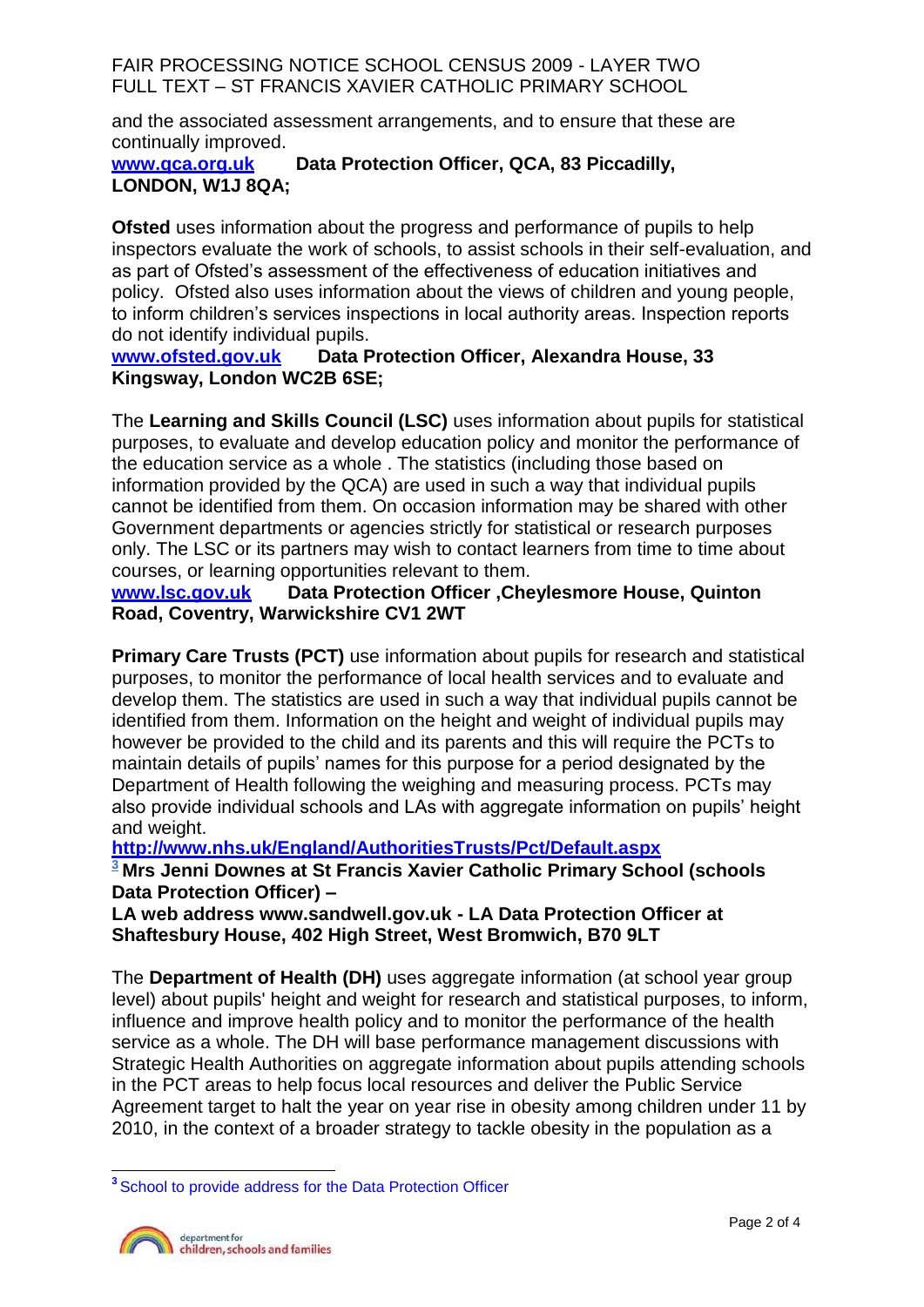whole. The Department of Health will also provide aggregate PCT level data to the Healthcare Commission for performance assessment of the health service. **[www.dh.gov.uk](http://www.dh.gov.uk/) Data Protection Officer at Skipton House 80 London Road London SE1 6LH;**

The **Department for Children, Schools and Families (DCSF)** uses information about pupils for research and statistical purposes, to inform, influence and improve education policy and to monitor the performance of the education service as a whole. The DCSF will feed back to LAs and schools information about their pupils for a variety of purposes that will include data checking exercises, use in self-evaluation analyses and where information is missing because it was not passed on by a former school.

DCSF, with the participation of LAs, operates the database known as ContactPoint. ContactPoint is an online directory available to authorised staff who need it to do their jobs. It is designed to allow practitioners to find out who else is working with the child or young person, making it easier to deliver more coordinated support. Schools are under a statutory duty to pass onto ContactPoint certain information. This consists of basic information about the child or young person, the contact details of the school and the contact address and telephone numbers for the parents or carers, with parental responsibility **<sup>4</sup>** , of the child or young person.

The DCSF will also provide Ofsted with pupil data for use in school inspection. Where relevant, pupil information may also be shared with post 16 learning institutions to minimise the administrative burden on application for a course and to aid the preparation of learning plans.

Pupil information may be matched with other data sources that the Department holds in order to model and monitor pupils' educational progression; and to provide comprehensive information back to LAs and learning institutions to support their day to day business. The DCSF may also use contact details from these sources to obtain samples for statistical surveys: these surveys may be carried out by research agencies working under contract to the Department and participation in such surveys is usually voluntary. The Department may also match data from these sources to data obtained from statistical surveys.

Pupil data may also be shared with other Government Departments and Agencies (including the Office for National Statistics) for statistical or research purposes only. In all these cases the matching will require that individualised data is used in the processing operation, but that data will not be processed in such a way that it supports measures or decisions relating to particular individuals or identifies individuals in any results. This data sharing will be approved and controlled by the Department's Chief Statistician.

**<sup>4</sup>**All natural parents, whether they are married or not; any person who, although not a natural parent, has parental responsibility (as defined in the Children Act 1989) for a child or young person; and any person who, although not a natural parent, has care of a child or young person. Having care of a child or young person means that a person with whom the child lives and who looks after the child, irrespective of what their relationship is with the child, is considered to be a parent in education law